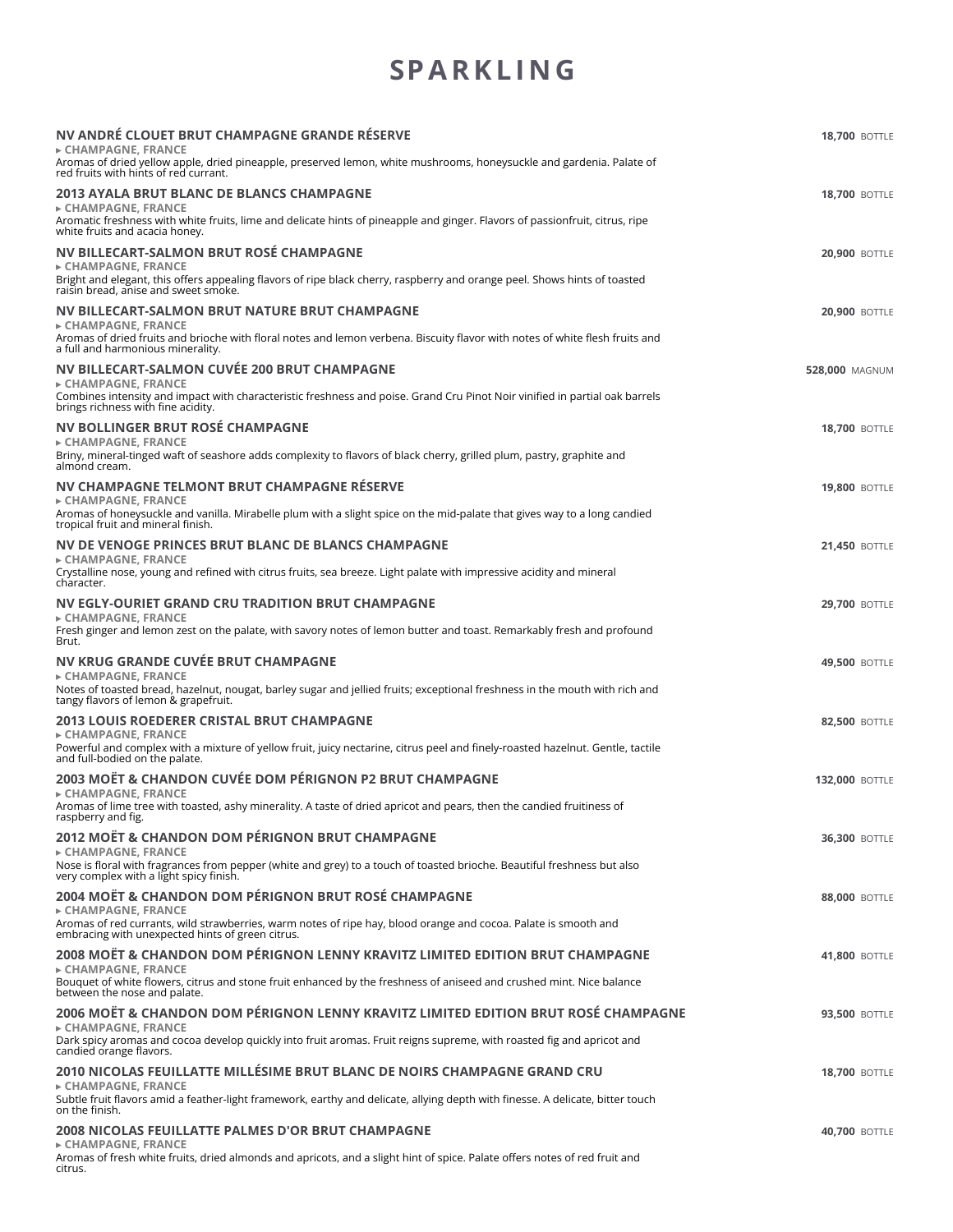| 2013 PERRIER-JOUËT BELLE EPOQUE BRUT CHAMPAGNE<br>► CHAMPAGNE, FRANCE<br>Bouquet of citrus, white peach, pear and grapefruit with pineapple, spring flowers, marzipan and sweet spices. Palate is<br>markedly mineral yet round and silky.                                  | <b>31,900 BOTTLE</b>  |
|-----------------------------------------------------------------------------------------------------------------------------------------------------------------------------------------------------------------------------------------------------------------------------|-----------------------|
| 2008 PERRIER-JOUËT 'FLEUR DE CHAMPAGNE' BELLE EPOQUE BRUT CHAMPAGNE<br>► CHAMPAGNE, FRANCE<br>Aromas of flowers and white-fleshed fruit enveloped in candied citrus notes that give this Champagne an expansive<br>mouthfeel.                                               | 69,300 MAGNUM         |
| NV PERRIER-JOUËT GRAND BRUT CHAMPAGNE<br>► CHAMPAGNE, FRANCE<br>Open-knit and lightly juicy, with a lively, frothy bead. Mixes white cherry, ripe apricot, pickled ginger and mineral notes,<br>with a fresh, spiced finish.                                                | <b>14,300 BOTTLE</b>  |
| 2002 PIPER-HEIDSIECK CUVÉE RARE BRUT CHAMPAGNE<br>► CHAMPAGNE, FRANCE<br>Voluptuous delicacy with meringue notes. Subtle nuances evoke distant lands - mint tea, lime, kumquat and exotic fruits<br>such as pineapple and candied ginger.                                   | <b>59,400 BOTTLE</b>  |
| <b>2008 POL ROGER CUVÉE SIR WINSTON CHURCHILL BRUT CHAMPAGNE</b><br>$\triangleright$ CHAMPAGNE. FRANCE<br>Nose of white flowers, freshly baked brioche, dried fruits, toasted almonds and hazelnuts with a hint of orange zest.<br>Flavors of grapefruit with creamy notes. | <b>77.000 BOTTLE</b>  |
| 2005 POMMERY CUVÉE LOUISE BRUT CHAMPAGNE<br>► CHAMPAGNE, FRANCE<br>Aromas of roasted hazelnuts and mild tobacco with vanilla and balsamic notes. On the palate, texture is velvety and<br>creamy with honey and lemon flavors.                                              | <b>36,300 BOTTLE</b>  |
| 2008 POMMERY GRAND CRU ROYAL BRUT CHAMPAGNE<br>$\triangleright$ CHAMPAGNE. FRANCE<br>Floral aromas of peony and hawthorn. Fruity notes of pear and fresh apricot. Notes of acacia honey and Mirabelle with<br>blood orange flavors.                                         | <b>20,350 BOTTLE</b>  |
| 2007 SALON LE MESNIL BRUT BLANC DE BLANCS CHAMPAGNE<br>► CHAMPAGNE, FRANCE<br>Scents of lemon, lime, yuzu, then green apple, a hint of smoked tea and fresh herbs on wet stone. Palate is focused on<br>backbone and purity with a stony imprint.                           | <b>209,000 BOTTLE</b> |
| 2008 TAITTINGER 'COMTES DE CHAMPAGNE' BRUT BLANC DE BLANCS CHAMPAGNE<br>► CHAMPAGNE, FRANCE<br>Aromas of pear, lime, white pepper and orange blossom, with slight licorice and toasted notes. In the mouth, it offers<br>white fruits, grapefruit and menthol.              | <b>53,900 BOTTLE</b>  |
| NV TAITTINGER PRESTIGE BRUT ROSÉ CHAMPAGNE<br>► CHAMPAGNE, FRANCE<br>Ripe, full berry flavors are vibrant yet refined, delicately balanced by a fresh acidity which carries into a crisp, refreshing<br>finish of persistent length.                                        | <b>20,350 BOTTLE</b>  |
| NV TAITTINGER BRUT CHAMPAGNE RESERVE<br>► CHAMPAGNE, FRANCE<br>Aromas of fruit and brioche, peach, white flowers (hawthorn, acacia) and vanilla pod. Palate is lively, packed with flavors<br>of fresh fruit and honey.                                                     | 10,010 HALF BOTTLE    |
| NV VEUVE CLICQUOT 'YELLOW LABEL' BRUT CHAMPAGNE<br>► CHAMPAGNE, FRANCE<br>Well-knit and balanced with vibrant acidity framing hints of blackberry, white cherry, biscuit, honey and candied lemon<br>zest. Offers a lightly smoky finish.                                   | <b>14,300 BOTTLE</b>  |
| NV CA' DEL BOSCO CUVÉE PRESTIGE BRUT FRANCIACORTA<br>► LOMBARDY, ITALY<br>Complex nose combining fresh fruits (apple, pear), linden and notes of acacia honey and green tea. Exuberant palate that<br>is firm, mineral and focused.                                         | <b>8.250 BOTTLE</b>   |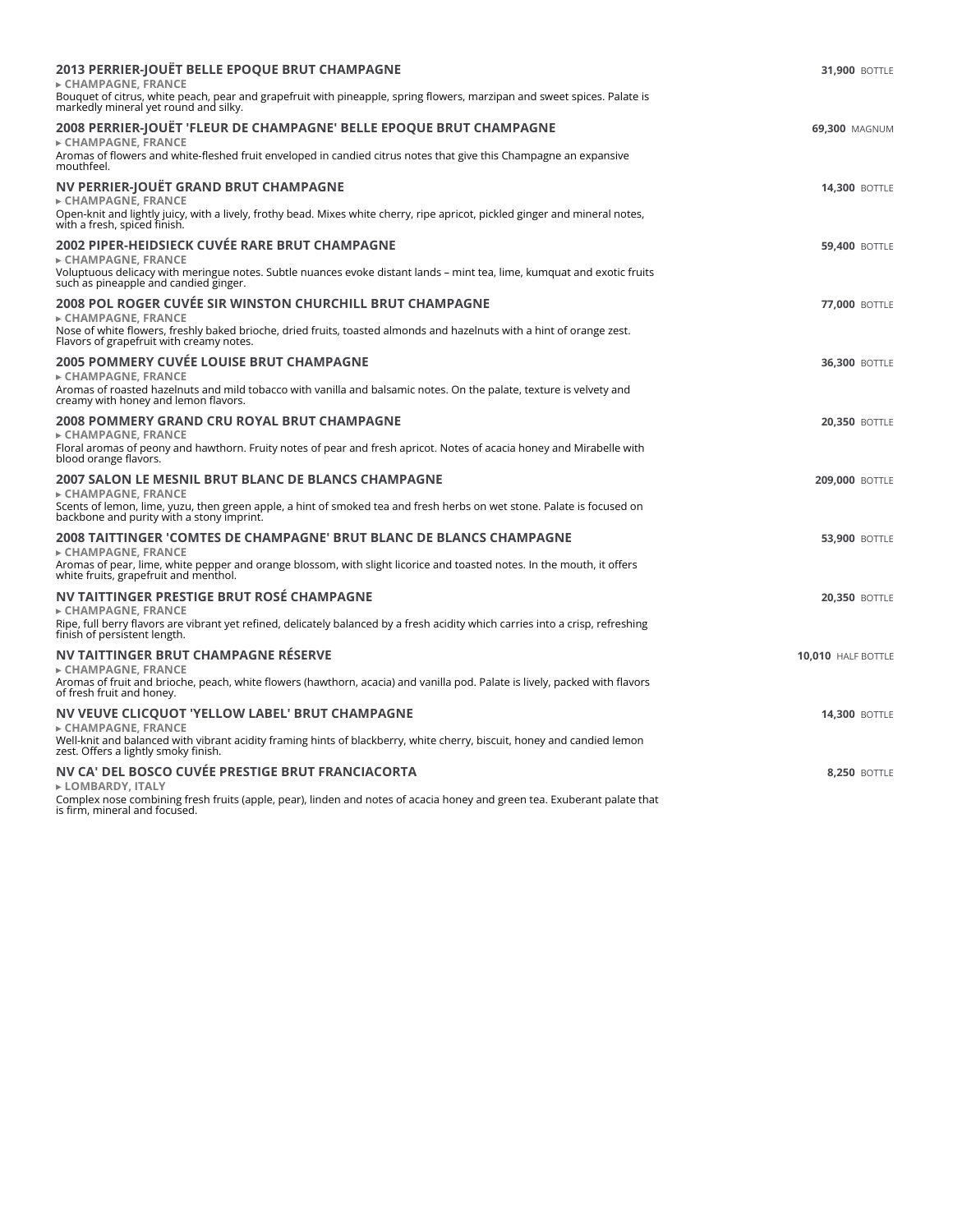#### **WH I T E**

| 2017 MATANZAS CREEK SONOMA COUNTY SAUVIGNON BLANC<br>► SONOMA COUNTY, CALIFORNIA                                                                                                                                                                                                                         | <b>11,000 BOTTLE</b>                       |
|----------------------------------------------------------------------------------------------------------------------------------------------------------------------------------------------------------------------------------------------------------------------------------------------------------|--------------------------------------------|
| Captivating aromas of pink grapefruit, honeydew melon, kiwi, Asian pear, white nectarines and fresh pineapple. Juicy,<br>with great density.                                                                                                                                                             |                                            |
| 2020 DOMAINE LES ALEXANDRINS CROZES-HERMITAGE LES GARENNES WHITE RHÔNE BLEND<br>$\triangleright$ RHÖNE, FRANCE                                                                                                                                                                                           | <b>2,860 GLASS</b><br><b>13,750 BOTTLE</b> |
| Aromas of toasted notes, brioche and citrus. The sumptuous opulence in the mouth is perfectly balanced by wonderful<br>acidity and freshness.                                                                                                                                                            |                                            |
| <b>2017 MARION BIANCO DELLE VENEZIE WHITE BLEND</b><br>► FRIULI-VENEZIA GIULIA, ITALY<br>Beautiful floral and fruity notes combine with minerality for a complex and very fresh set.                                                                                                                     | <b>12,100 BOTTLE</b>                       |
| 2017 MARRAMIERO ALTARE TREBBIANO D'ABRUZZO<br>► ABRUZZO, ITALY<br>Nose shows minerality with hints of peach and white violet. On the palate, a lively acidity and an iodized flavor alternate<br>in a long and herbaceous finish.                                                                        | <b>13.200 BOTTLE</b>                       |
| 2017 CHANSON PÈRE & FILS CHASSAGNE-MONTRACHET PREMIER CRU LES CHENEVOTTES CHARDONNAY<br>$\triangleright$ BURGUNDY, FRANCE<br>Floral fragrances with aromas of exotic fruit and honey on a hint of minerality. Generous, complex and well-structured.<br>Long and intense aftertaste.                     | <b>33,000 BOTTLE</b>                       |
| 2017 CHANSON PÈRE & FILS SAVIGNY-LÈS-BEAUNE PREMIER CRU LES MARCONNETS 'HAUTS MARCONNETS'<br><b>CHARDONNAY</b><br><b>&gt; BURGUNDY, FRANCE</b><br>Expressive aromas of citrus fruit and white pear mixed with a hint of minerality. Complex and tight with a fleshy texture.<br>Long and precise finish. | <b>15,950 BOTTLE</b>                       |
| 2020 CHÂTEAU DE SAINT COSME PRINCIPAUTÉ D'ORANGE LES DEUX ALBIONS WHITE RHÔNE BLEND<br>$\triangleright$ RHÔNE. FRANCE<br>Aromas of white flowers and peach. The palate shows the salty minerality typical of limestone terroir with notes of dried<br>apricots and brioche.                              | <b>9.900 BOTTLE</b>                        |
| 2017 FRANCOIS CARILLON PULIGNY-MONTRACHET PREMIER CRU LES COMBETTES CHARDONNAY<br><b>BURGUNDY, FRANCE</b><br>Nose shows a lot of freshness, grapefruit notes, wet stone, then ripe stone fruit. Palate is tangy with lemon cream and a<br>lot of minerality.                                             | <b>47.300 BOTTLE</b>                       |
| 2017 GUFFENS-HEYNEN POUILLY-FUISSÉ 'C.C' CHARDONNAY<br>$\triangleright$ BURGUNDY, FRANCE<br>Lovely creamy depth with mellow citrus fruits and green apple fruits of Chardonnay.                                                                                                                          | <b>30,800 BOTTLE</b>                       |
| 2015 HENRI BOURGEOIS POUILLY-FUMÉ 'LA DEMOISELLE DE BOURGEOIS' SAUVIGNON BLANC<br><b>LOIRE, FRANCE</b><br>Lively acidity and the mineral notes are balanced by delicious flavors of citrus, pear, quince and green plum but also white<br>flowers and white pepper.                                      | <b>12,650 BOTTLE</b>                       |
| 2016 HENRI BOURGEOIS TERROIR DE SILEX SANCERRE D'ANTAN SAUVIGNON BLANC<br>$\triangleright$ LOIRE, FRANCE<br>Fills the mouth with layer after layer of creamy fruit, a touch of 'breadiness' from the lees and the terroir notes of truffle<br>and warm stone.                                            | <b>16,500 BOTTLE</b>                       |
| 2018 LOUIS LATOUR MEURSAULT CHARDONNAY<br>$\triangleright$ BURGUNDY, FRANCE<br>Aromas of exotic fruits and vanilla are released. On the palate, these aromas are enhanced by notes of honey. A powerful<br>wine with very nice length.                                                                   | <b>19,800 BOTTLE</b>                       |
| 2012 REGNARD CHABLIS PREMIER CRU MONT DE MILIEU CHARDONNAY<br>$\triangleright$ BURGUNDY, FRANCE<br>Complex aromas of white and herbaceous flowers, white, pear, apple and tropical fruits. Soft oak notes and very pleasant<br>on the palate; very smooth.                                               | <b>17,600 BOTTLE</b>                       |
| 2015 TRIMBACH ALSACE PINOT GRIS RÉSERVE PERSONNELLE<br>► ALSACE, FRANCE<br>Aromas of apricot, ripe pear and mango with a touch of botrytis. Full-bodied with very ripe fruits on the palate. Very<br>charming, meaty, rich with good acidity.                                                            | <b>15,400 BOTTLE</b>                       |
| <b>2018 ATTEMS COLLIO CICINIS SAUVIGNON BLANC</b><br>► FRIULI-VENEZIA GIULIA, ITALY<br>Aromas of sage, mint, boxwood, bergamot, spicy sensations of vanilla and white pepper. On the palate, toasted bread,<br>almond, salt and Mediterranean spices.                                                    | 2,640 GLASS<br><b>12,650 BOTTLE</b>        |
| 2020 JERMANN VENEZIA GIULIA CHARDONNAY<br>► FRIULI-VENEZIA GIULIA, ITALY<br>Bouquet of bananas and ripe apples. Slightly aromatic and has excellent persistence. Beautifully enhances the variety's<br>natural aromas.                                                                                   | <b>10,450 BOTTLE</b>                       |
| 2017 TALAMONTI COLLINE PESCARESI TRABOCCHETTO PECORINO<br>► ABRUZZO, ITALY<br>Bouquet of white pulp fruit. Explosive flavors of ripe pear, Renetta apple, ginestra flowers and jasmine accompanied by a<br>gentle and refreshing acidity.                                                                | <b>10,450 BOTTLE</b>                       |
| 2018 TORRES RÍAS BAIXAS PAZO DAS BRUXAS ALBARIÑO<br>► GALICIA, SPAIN<br>Intensely aromatic with white floral, citrus and white peach notes. Accessible, sweet and hedonistic palate with clean<br>acidity and a long and persistent finish.                                                              | <b>10,450 BOTTLE</b>                       |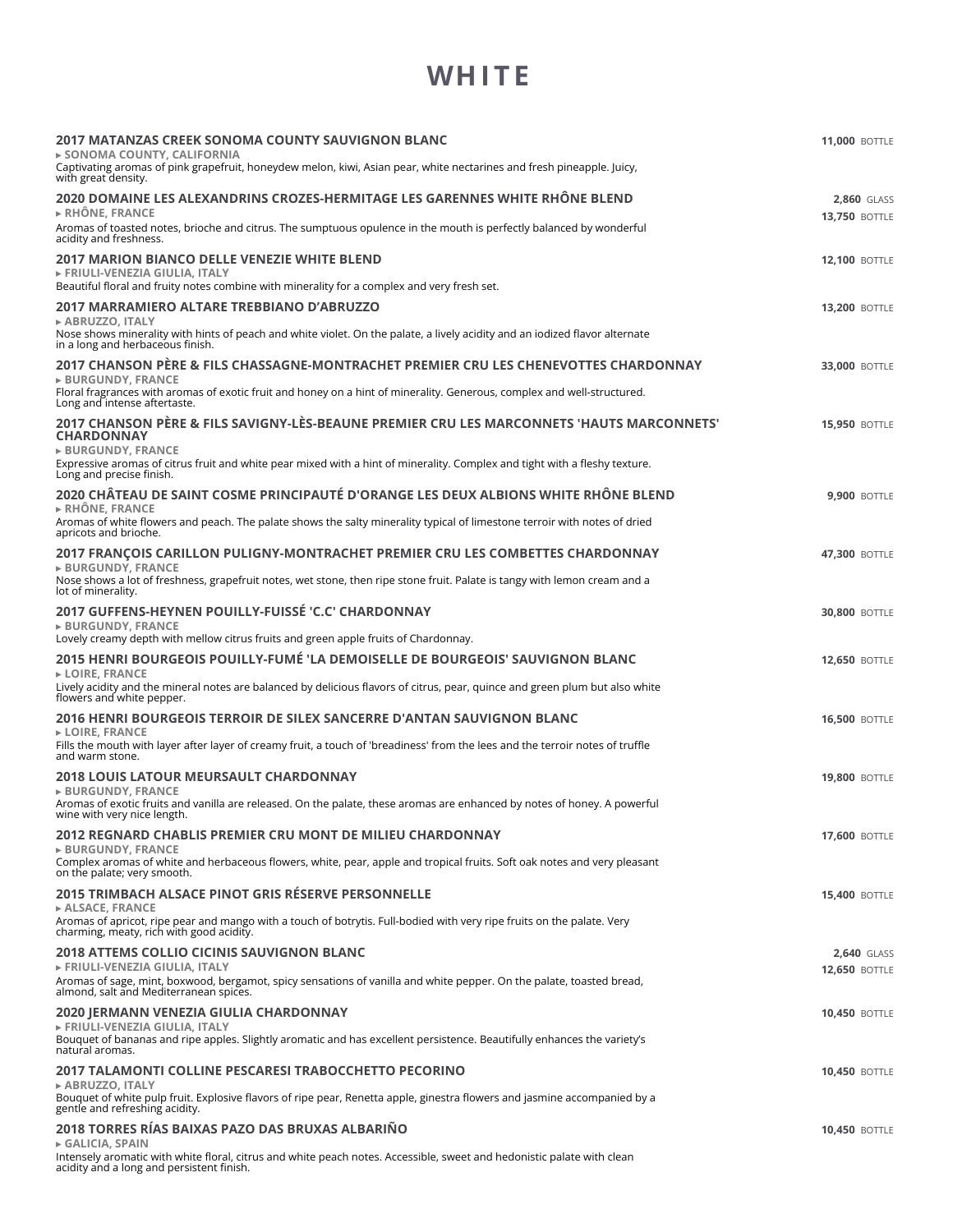| <b>2017 DUMOL RUSSIAN RIVER VALLEY CHLOE CHARDONNAY</b><br>► RUSSIAN RIVER VALLEY, CALIFORNIA<br>Aromas of orange blossom, mixed stone fruits and honeysuckle. Palate is broad and mouth-filling with tangerine oil and<br>orange sherbet flavors.                           | <b>26,400 BOTTLE</b> |
|------------------------------------------------------------------------------------------------------------------------------------------------------------------------------------------------------------------------------------------------------------------------------|----------------------|
| 2018 FAR NIENTE NAPA VALLEY ESTATE BOTTLED CHARDONNAY<br>► NAPA VALLEY, CALIFORNIA<br>Citrus-honeysuckle perfume with notes of white fig, gardenia and warm toasted oak. Palate is silky and layered with<br>melon and citrus flavors.                                       | <b>33,000 BOTTLE</b> |
| 2017 J. CHRISTOPHER WILLAMETTE VALLEY SAUVIGNON BLANC<br>▶ WILLAMETTE VALLEY, OREGON<br>A highly aromatic Sauvignon Blanc, made in the clean, fresh style of France's Loire Valley.                                                                                          | <b>15,400 BOTTLE</b> |
| 2017 JOSEPH PHELPS ST. HELENA SAUVIGNON BLANC<br>ST. HELENA, CALIFORNIA<br>Opens with aromatic orange blossom, freshly zested lemon peel, Honeycrisp apple and minerality. Bright and fresh with<br>balanced acidity and a lemon crème finish.                               | <b>17,600 BOTTLE</b> |
| 2018 TALLEY VINEYARDS ROSEMARY'S VINEYARD ARROYO GRANDE VALLEY CHARDONNAY<br>► ARROYO GRANDE VALLEY, CALIFORNIA<br>Aromas of fresh Asian pear, lime blossom and caramel. Flavors of Meyer lemon, kiwi skin, fresh churned butter on fresh<br>French baguette and red papaya. | <b>17,050 BOTTLE</b> |
| 2015 THOMAS FOGARTY MONTEREY COUNTY GEWÜRZTRAMINER<br>▶ MONTEREY COUNTY, CALIFORNIA<br>Displays classic rose, jasmine and ginger aromatics. Texture, flavor, acid and fruit-balance is the key on the palate.                                                                | <b>11,000 BOTTLE</b> |
| 2018 TREFETHEN OAK KNOLL DISTRICT DRY RIESLING<br>► OAK KNOLL DISTRICT, CALIFORNIA<br>Floral aromas of orange blossom and jasmine with green apple and grapefruit. Flavors of nectarine, white peach, and<br>Honeycrisp apple with beautiful acidity.                        | <b>11,550 BOTTLE</b> |
| 2019 YOSHIKI CALIFORNIA 'Y BY YOSHIKI' CHARDONNAY<br>► CALIFORNIA<br>Fresh peach, apricot, and honeydew amidst citrus blossom and rose water aromas. FLavors of of hibiscus, vanilla, and<br>lemon zest. Concentrated and persistent.                                        | <b>13,200 BOTTLE</b> |
| 2020 HAMILTON RUSSELL HEMEL-EN-AARDE VALLEY CHARDONNAY<br>► WESTERN CAPE, SOUTH AFRICA<br>Prominent pear and lime fruit aromas and flavors are brought beautifully into focus by a tight line of bright natural acid<br>and a long, dry minerality.                          | <b>15,400 BOTTLE</b> |
| 2018 PIKES CLARE VALLEY TRADITIONALE RIESLING<br>► SOUTH AUSTRALIA, AUSTRALIA<br>Aromas of lemon, lime, citrus nuances and some yellow peach. Fresh and crisp with a palate full of lemon, lime and apple<br>flavors.                                                        | <b>9,900 BOTTLE</b>  |
| 2019 BRANCOTT ESTATE MARLBOROUGH LETTER SERIES SAUVIGNON BLANC<br>► SOUTH ISLAND, NEW ZEALAND<br>Aromas of passionfruit, grapefruit and peach. The palate is richly textured, with tropical notes, fresh citrus and bell<br>pepper underpinned by a mineral core.            | <b>11,550 BOTTLE</b> |
| 2021 CLOUDY BAY VINEYARDS MARLBOROUGH SAUVIGNON BLANC<br>► SOUTH ISLAND, NEW ZEALAND<br>Concentrated and tropical, underpinned by nectarine and blossoms. Saline notes bring structure, while passionfruit and<br>vibrant citrus acidity bring balance.                      | <b>10,450 BOTTLE</b> |
| 2016 GREYWACKE MARLBOROUGH WILD SAUVIGNON BLANC<br>► SOUTH ISLAND. NEW ZEALAND<br>Aromas of citrus blossom and elderflower, nectarine and white peach, mandarin and cantaloupe with a twist of lemon.<br>Intensely flavored with delicate herbs.                             | <b>9,900 BOTTLE</b>  |
| <b>2019 MT. DIFFICULTY BANNOCKBURN PINOT GRIS</b><br>► SOUTH ISLAND. NEW ZEALAND<br>Succulent vibrant nectarine introduces the wine, this then leads into a textured rock melon influenced mid-palate and a<br>ripe phenolic driven finish.                                  | <b>10,450 BOTTLE</b> |
| <b>2017 VILLA MARIA MARLBOROUGH CHARDONNAY RESERVE</b><br>► SOUTH ISLAND, NEW ZEALAND<br>Aromas of grapefruit zest, crème caramel and fresh figs. On the palate, fresh brown bread, ground almonds and white<br>peach, with a fresh citrus acidity.                          | <b>11,000 BOTTLE</b> |
| 2018 BODEGA EL ESTECO CAFAYATE OLD VINES 1945 TORRONTÉS<br>$\triangleright$ NORTE, ARGENTINA<br>Bouquet reveals mineral and floral aromas. Palate is fresh and young, with great texture and excellent balance between<br>acidity and sweetness.                             | <b>8,800 BOTTLE</b>  |
| 2020 KATSUNUMA JOZO TERROIR SELECTION IWAI KOSHU<br>▶ YAMANASHI PREFECTURE, JAPAN<br>A dry white wine with a characteristic white peach-like aroma and a slight bitter taste in the mouth.                                                                                   | <b>8,800 BOTTLE</b>  |
| 2017 LOGODAJ WINERY STRUMA VALLEY NOBILE CHARDONNAY<br>► STRUMA VALLEY, BULGARIA<br>Rich and complex bouquet of pineapple, citrus, banana and vanilla. Palate is mild, balanced and harmonious with a long<br>finish.                                                        | <b>9,350 BOTTLE</b>  |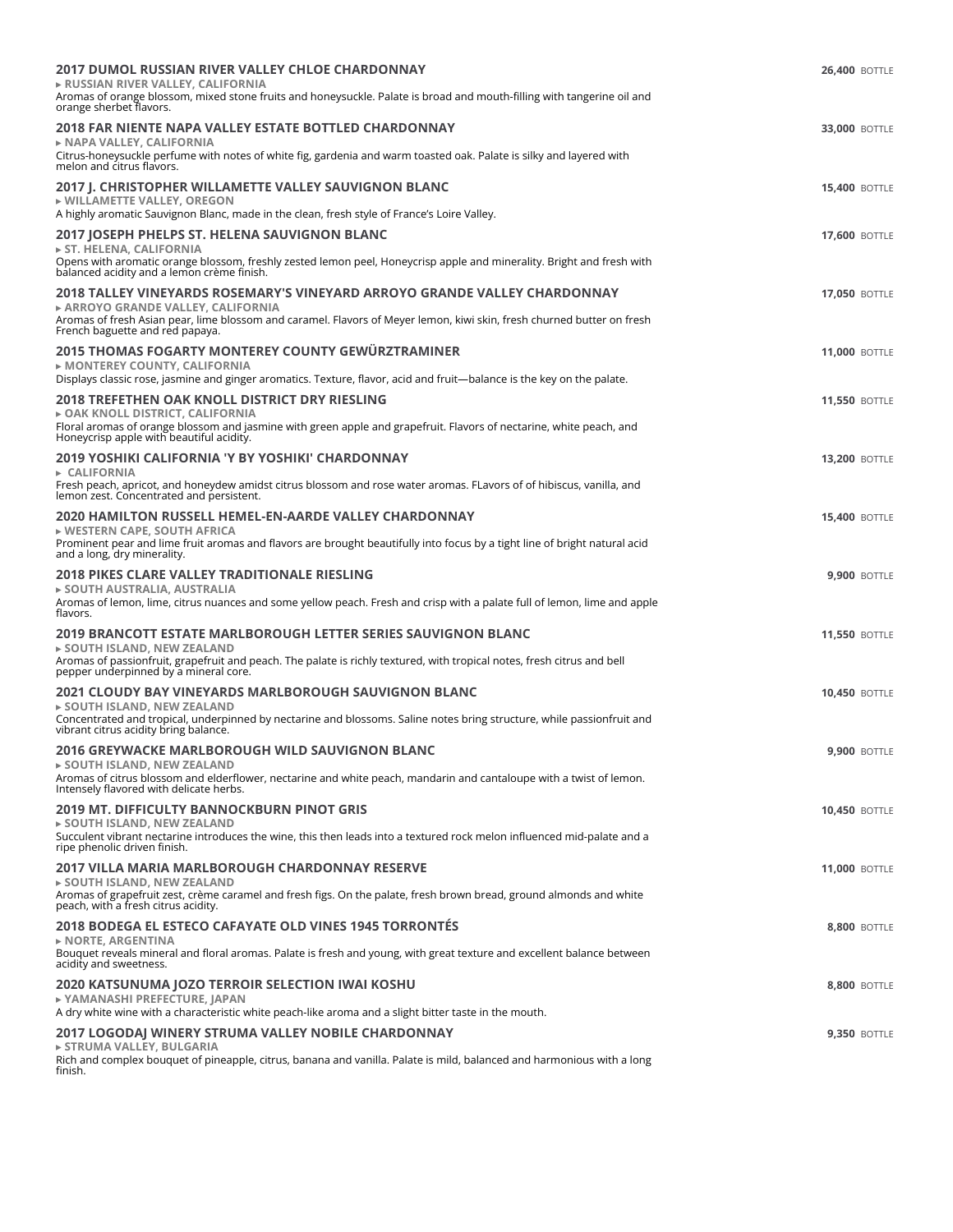# **ROS É**

| 2018 CHÂTEAU MIRAVAL CÔTES DE PROVENCE ROSÉ<br>$\triangleright$ PROVENCE. FRANCE<br>Beautiful aromas of fresh fruit and spring flowers. Airy and balanced, it combines great freshness and complexity, and<br>develops saline and mineral notes.         | <b>9.350 BOTTLE</b>  |
|----------------------------------------------------------------------------------------------------------------------------------------------------------------------------------------------------------------------------------------------------------|----------------------|
| 2020 BREAD & BUTTER CALIFORNIA ROSÉ<br>$\triangleright$ CALIFORNIA<br>Refreshing with generous notes of fresh strawberry, melon and rose petals. Juicy red fruit flavors are complemented by<br>bright acidity and a rich, lively finish.                | <b>10.450 BOTTLE</b> |
| 2017 TENUTA GUADO AL TASSO (ANTINORI) BOLGHERI SCALABRONE ROSATO<br>► TUSCANY, ITALY<br>Aromas and flavors of ripe cherry and raspberry with subtle hints of herbs. This fresh wine balances beautiful fruit flavors<br>with vibrant acidity and length. | <b>9.350 BOTTLE</b>  |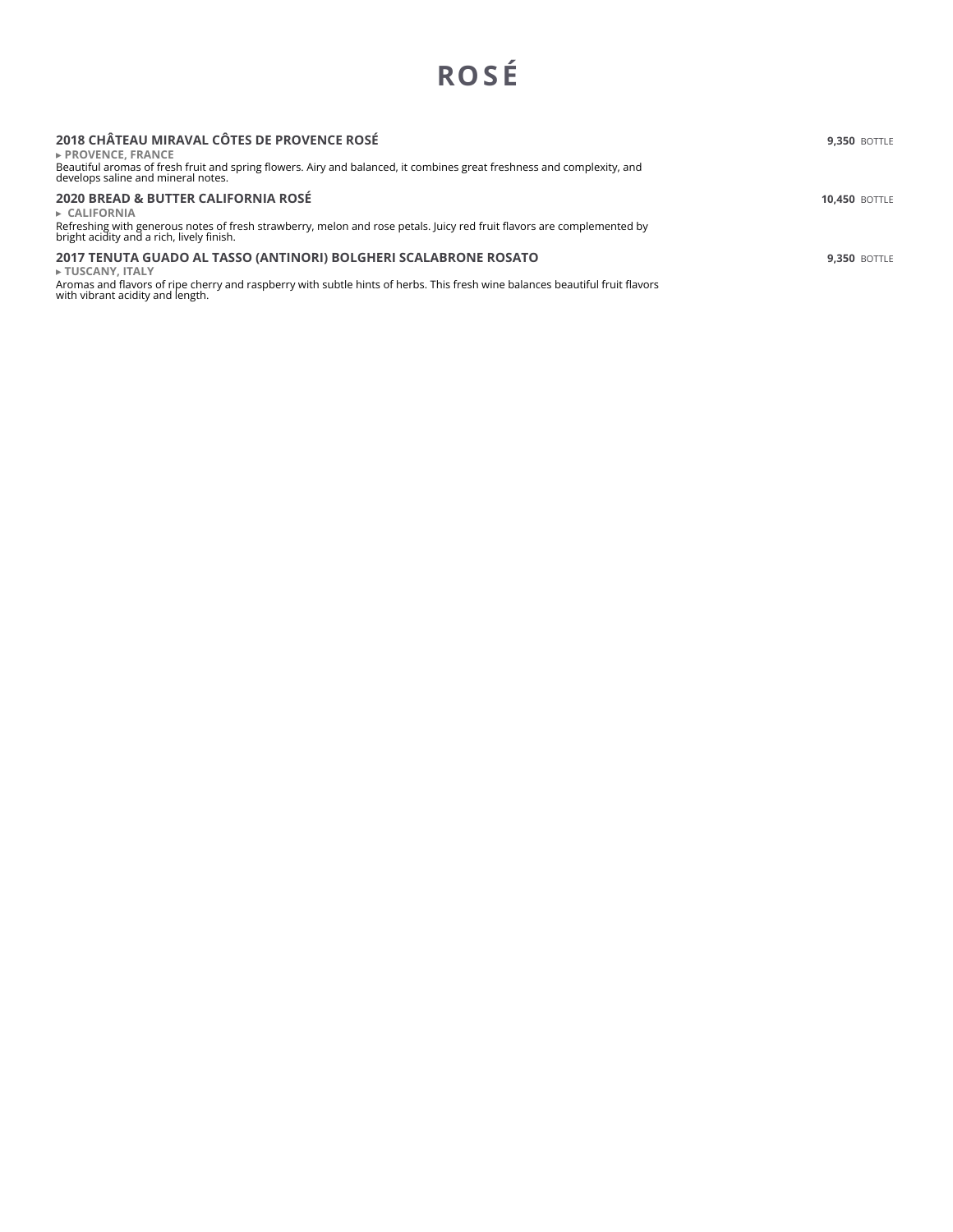# **RE D**

| 2017 SCENIC ROOT WINEGROWERS NAPA VALLEY TEXTBOOK MERLOT<br>► NAPA VALLEY, CALIFORNIA                                                                                                                    | <b>13,200 BOTTLE</b> |
|----------------------------------------------------------------------------------------------------------------------------------------------------------------------------------------------------------|----------------------|
| Perfumed with cherry, plum tart and dried raspberry flavors that glide across the palate. Balanced finish with subtle notes<br>of sandalwood and allspice.                                               |                      |
| <b>2016 2SONS WINERY LODI THE FEDERALIST ZINFANDEL</b><br>► LODI, CALIFORNIA<br>The Lodi Zinfandel has aromas of red fruits (plum, cherry), black pepper and cinnamon spice, a good density, firm tannin | <b>15,400 BOTTLE</b> |
| structure, and a long, smooth finish.                                                                                                                                                                    |                      |
| 2015 THREE WINE COMPANY LIVE OAK CONTRA COSTA COUNTY ZINFANDEL<br>► CONTRA COSTA, CALIFORNIA                                                                                                             | <b>13,200 BOTTLE</b> |
| Shows raspberry, boysenberry, violets, supple tannins and perfect acidity with a briary density, silken chewiness and a<br>velour-like texture.                                                          |                      |
| 2014 CAKEBREAD CELLARS DANCING BEAR RANCH HOWELL MOUNTAIN CABERNET SAUVIGNON<br>► HOWELL MOUNTAIN, CALIFORNIA                                                                                            | <b>53,900 BOTTLE</b> |
| Aromas of ripe boysenberry, blackberry, black cherry and dark plum with floral and forest floor spice scents. Immensely<br>rich and flavorful on the palate.                                             |                      |
| 2014 DARIOUSH NAPA VALLEY DARIUS II CABERNET SAUVIGNON                                                                                                                                                   | <b>86,900 BOTTLE</b> |
| ► NAPA VALLEY, CALIFORNIA<br>Aromas of blueberry, black currants, crème de cassis and spring blooms. Voluptuous palate with tangy black and blue<br>fruits, black cherry, plum and licorice.             |                      |
| 2015 FREEMARK ABBEY NAPA VALLEY CABERNET SAUVIGNON<br>► NAPA VALLEY, CALIFORNIA                                                                                                                          | <b>23,100 BOTTLE</b> |
| Exudes blackberry, black currant, blueberry and dark cherry, dark chocolate, chocolate berry truffle dusted with cocoa<br>powder. Full-bodied, rich and opulent.                                         |                      |
| 2019 MICHAEL POZZAN NAPA VALLEY ANNABELLA CABERNET SAUVIGNON                                                                                                                                             | <b>12,550 BOTTLE</b> |
| ► NAPA VALLEY, CALIFORNIA<br>Aromas of black cherry and classic cassis. Ripe and luscious with juicy flavors of black cherry, ripe wild blackberries,<br>espresso and a hint of saddle leather.          |                      |
| 2018 OAK FARM VINEYARDS LODI CABERNET SAUVIGNON<br>► LODI. CALIFORNIA                                                                                                                                    | <b>10,450 BOTTLE</b> |
| Aromas of cherries, black tea and eucalyptus. Hints of raspberry and dark chocolate on the palate. The mouth-feel is bold<br>and the finish is textured.                                                 |                      |
| 2017 SHAFER STAGS LEAP DISTRICT ONE POINT FIVE CABERNET SAUVIGNON<br>► STAGS LEAP DISTRICT, CALIFORNIA                                                                                                   | <b>36,300 BOTTLE</b> |
| Aromas of red and black fruit, baking spice, dark violets, lavender, wet stone and cinnamon. Juicy flavors of red plum,<br>cherry, cassis, black tea and cola.                                           |                      |
| 2015 SILVER OAK ALEXANDER VALLEY CABERNET SAUVIGNON                                                                                                                                                      | <b>31,900 BOTTLE</b> |
| ► ALEXANDER VALLEY, CALIFORNIA<br>Nose of maraschino cherries, blackberry bramble and brisket. Mouthwatering palate has flavors of currant with toasted<br>vanilla and roasted brown sugar.              |                      |
| 2018 SIXTEEN BY TWENTY NAPA VALLEY CABERNET SAUVIGNON<br>► NAPA VALLEY, CALIFORNIA                                                                                                                       | <b>28,600 BOTTLE</b> |
| Aromas of oak, raspberry, strawberry and dark fruit. The palate reveals flavors of plum, raisin and pomegranate.                                                                                         |                      |
| 2018 STAG'S LEAP WINE CELLARS NAPA VALLEY ARTEMIS CABERNET SAUVIGNON<br>► NAPA VALLEY, CALIFORNIA                                                                                                        | <b>23,100 BOTTLE</b> |
| Aromas of ripe raspberry, dark cherry and blackberry with hints of cedar and spice. Flavors of dark chocolate, plum, dried<br>fruit and toasted oak.                                                     |                      |
| 2016 ALMAVIVA PUENTE ALTO BORDEAUX BLEND<br>► CENTRAL VALLEY, CHILE                                                                                                                                      | <b>57,200 BOTTLE</b> |
| Aromas of red fruits and berries with notes of toffee and coffee. Elegant, round and fresh mouthfeel. Subtle tannins with<br>a vanilla and peppery finish.                                               |                      |
| 2015 ALMAVIVA PUENTE ALTO EPU BORDEAUX BLEND                                                                                                                                                             | <b>19,800 BOTTLE</b> |
| ► CENTRAL VALLEY, CHILE<br>Rich in aromas, presents notes of fruits like black currant, cherry and blackberry. In the mouth, it is charming, silky, fresh,<br>with medium to full body.                  |                      |
| 2013 AO YUN SHANGRI-LA BORDEAUX BLEND<br>► YUNNAN REGION, CHINA                                                                                                                                          | <b>66,000 BOTTLE</b> |
| Ripely fruity, dark and powerful, with a spicy tang, a hint of licorice and a silky smooth texture.                                                                                                      |                      |
| 2010 BERTANI AMARONE DELLA VALPOLICELLA CLASSICO CORVINA BLEND<br>► VENETO, ITALY<br>Notes of plum, Marasca cherry, brambly fruit, spices and licorice aromas. Mouth shows red berry and vanilla.        | <b>35,200 BOTTLE</b> |
| 2020 BRUNO GIACOSA DOLCETTO D'ALBA                                                                                                                                                                       | <b>12,650 BOTTLE</b> |
| PIEDMONT, ITALY<br>Shows an excellent aroma mixture of almonds, sour cherries and violets. Light, elegant and fruity on the palate with a<br>nice persistence                                            |                      |
| 2011 CANTINE ALIMINI OTRANTO PRIMITIVO DEL SALENTO                                                                                                                                                       | <b>16,500 BOTTLE</b> |
| PUGLIA, ITALY<br>Has a fine finish in which you can feel the powerfulness of the vast and rich earth and refreshing notes of the Adriatic sea<br>breeze.                                                 |                      |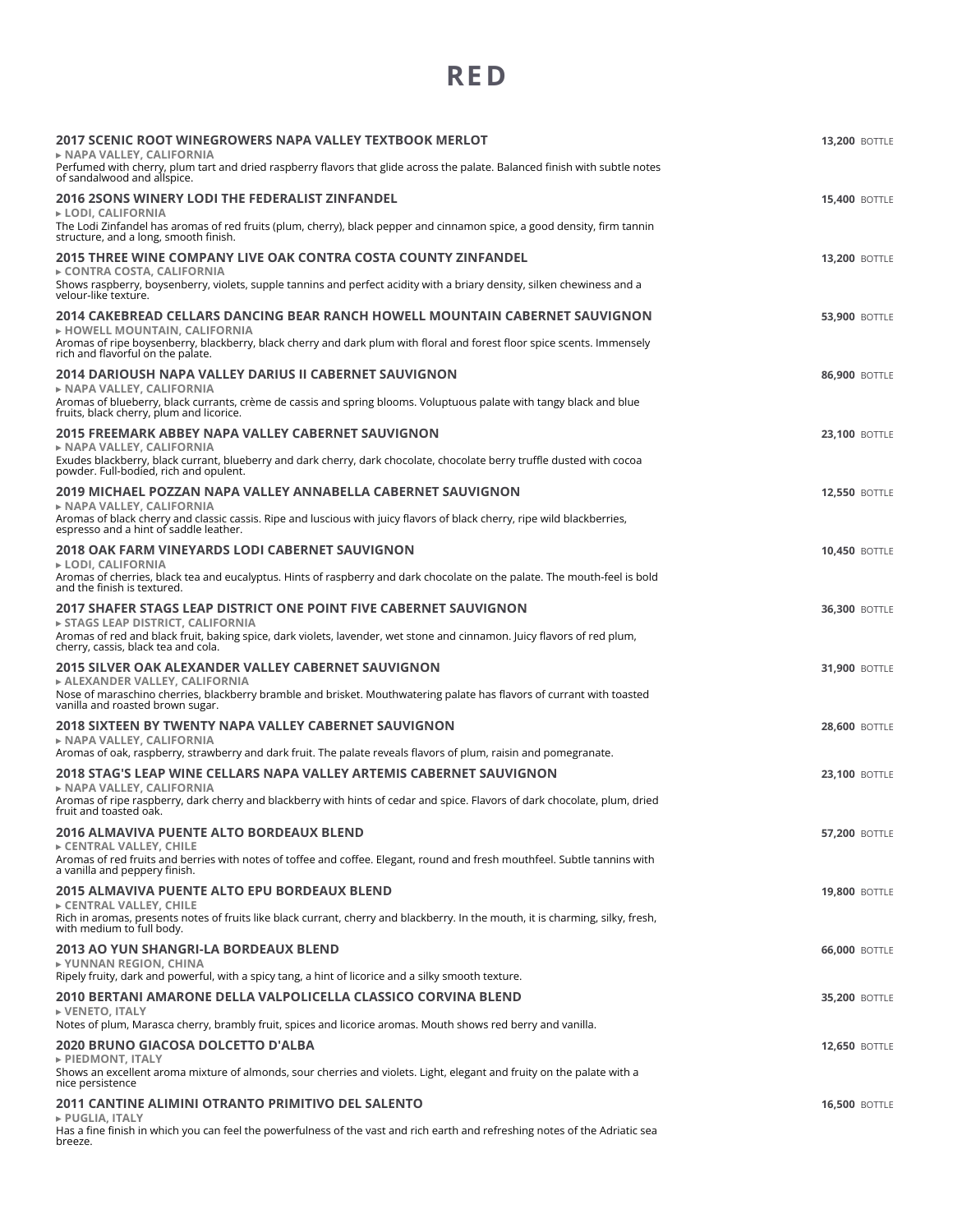| <b>2008 CHATEAU LAFITE ROTHSCHILD PAUILLAC BORDEAUX BLEND</b><br>$\triangleright$ BORDEAUX, FRANCE<br>Dominated by red fruit, the nose remains clear, precise and complex. In the mouth, the strength and classic style of this<br>wine become apparent.                                                       | <b>264,000 BOTTLE</b> |
|----------------------------------------------------------------------------------------------------------------------------------------------------------------------------------------------------------------------------------------------------------------------------------------------------------------|-----------------------|
| 2013 CHÂTEAU LAGRANGE SAINT-JULIEN BORDEAUX BLEND<br><b>BORDEAUX, FRANCE</b><br>Sports fruitiness on the nose with vibrant and pure red cherries, fresh strawberry and cedar. Palate is well-balanced with<br>a finish that deftly carries oak.                                                                | <b>24,200 BOTTLE</b>  |
| 2006 CHÂTEAU LATOUR PAUILLAC PREMIER GRAND CRU CLASSÉ 'GRAND VIN DE CHÂTEAU LATOUR'<br><b>BORDEAUX BLEND</b><br><b>BORDEAUX, FRANCE</b><br>Shows great power and a beautiful liveliness, with a pronounced expression of Cabernet. The fruit is less exuberant, but<br>the "Latour" character is very present. | <b>297,000 BOTTLE</b> |
| 2006 CHÂTEAU MARGAUX PREMIER GRAND CRU CLASSÉ BORDEAUX BLEND<br>$\triangleright$ BORDEAUX. FRANCE<br>Has an extraordinary aromatic finesse, a tannic richness and a dense, tight-knit texture. The finish is very long, fresh and<br>lively. Packed with flavor.                                               | <b>209,000 BOTTLE</b> |
| 2009 CHÂTEAU MOUTON ROTHSCHILD PAUILLAC BORDEAUX BLEND<br><b>BORDEAUX, FRANCE</b><br>Offers aromas of bilberry, black currant and blond tobacco mingling with subtle cedar wood and spice. Palate shows all<br>the wine's density and refinement.                                                              | <b>352,000 BOTTLE</b> |
| 2018 DOMAINE SAINT PRÉFERT CHÂTEAUNEUF-DU-PAPE RÉSERVE AUGUSTE FAVIER RHÔNE BLEND<br>$\triangleright$ RHÔNE. FRANCE<br>Richly flavored, muscled but with a brilliant, very pristine quality of fruit. Notes of bramble, loganberry and raspberry with<br>a hint of salt and pepper.                            | <b>25,300 BOTTLE</b>  |
| 2014 MARQUIS DE MORES SAINT-ÉMILION BORDEAUX BLEND<br><b>BORDEAUX, FRANCE</b><br>Aromas of oaky flower, dark fruits and a hint of chocolate. Palate is very smooth with nice tannins and a long finish.                                                                                                        | <b>13,200 BOTTLE</b>  |
| 2018 OPUS ONE NAPA VALLEY BORDEAUX BLEND<br>► OAKVILLE, CALIFORNIA<br>Aromas of blackberry, cassis and black cherry. Flavors of fresh and juicy black fruit, with hints of orange zest, licorice and<br>dark chocolate.                                                                                        | <b>154,000 BOTTLE</b> |
| <b>2013 PÉTRUS POMEROL BORDEAUX BLEND</b><br><b>BORDEAUX, FRANCE</b><br>Penetrating aromas of ripe mulberry, black currant and fruit and spicy vanilla oak, setting it apart from all of Bordeaux's<br>finest wines.                                                                                           | <b>605,000 BOTTLE</b> |
| 2004 PÉTRUS POMEROL BORDEAUX BLEND<br><b>BORDEAUX, FRANCE</b><br>Transitions seamlessly from warm blue and dark fruit with subtle notes of earth and tobacco, to a long smooth finish.                                                                                                                         | <b>605,000 BOTTLE</b> |
| 2017 TENUTA SAN GUIDO BOLGHERI SASSICAIA SUPER TUSCAN BLEND<br>FUSCANY, ITALY<br>Signature herbaceous undertones and terroir-driven minerality and salinity. Deeper shades of blue fruit intermingle with<br>red nuances.                                                                                      | <b>55,000 BOTTLE</b>  |
| 2011 TRAPICHE MENDOZA ISCAY MALBEC & CABERNET FRANC<br>$\triangleright$ CUYO. ARGENTINA<br>Aromas of violets, ripe red fruits, a slight touch of spices and generous tannins. Cabernet Franc contributes black fruit, a<br>balsamic hint and lovely tannins.                                                   | <b>17,600 BOTTLE</b>  |
| 2009 VÉRITÉ SONOMA COUNTY LA JOIE BORDEAUX BLEND<br>► SONOMA COUNTY, CALIFORNIA<br>Dark black and cherry fruits on the nose, wood, and then that high note of Cabernet Franc. Rich and succulent on the<br>palate.                                                                                             | <b>121,000 BOTTLE</b> |
| 2006 CHÂTEAU HAUT-BRION PESSAC-LÉOGNAN PREMIER GRAND CRU CLASSÉ BORDEAUX BLEND<br><b>BORDEAUX, FRANCE</b><br>Notes of minerals are followed by red berries, then an earthy whiff dominated by an aroma of fresh ground coffee beans.<br>The mouth is silky.                                                    | <b>231,000 BOTTLE</b> |
| 2008 CHÂTEAU PALMER MARGAUX BORDEAUX BLEND<br>$\triangleright$ BORDEAUX, FRANCE<br>Elegant bouquet reminiscent of vanilla, mint, wild roses and roots. Straightforward, as well as beautifully round and fresh,<br>with a sensual mouth feel.                                                                  | <b>198,000 BOTTLE</b> |
| 2016 DOMAINE ALAIN BURGUET GEVREY-CHAMBERTIN SYMPHONIE PINOT NOIR<br><b>BURGUNDY, FRANCE</b><br>Bouquet of red berries, cherries, earth, mushrooms and sandalwood. The palate is round and pretty within a nice wrap of<br>fine tannins and generous acidity.                                                  | <b>26,400 BOTTLE</b>  |
| 2014 DOMAINE DE LA ROMANÉE-CONTI LA TÂCHE GRAND CRU PINOT NOIR<br><b>&gt; BURGUNDY, FRANCE</b><br>Bursting with wild strawberry, blackberry and cinnamon on a round and velvety palate leading to a umami finish.<br>Immense concentration yet great finesse                                                   | 1,540,000 BOTTLE      |
| 2017 DOMAINE DE LA ROMANÉE-CONTI RICHEBOURG GRAND CRU PINOT NOIR<br><b>BURGUNDY, FRANCE</b><br>Nose of dark cherry. Dark berries on palate. Muscular body with medium tannins and a long, clean finish.                                                                                                        | <b>605,000 BOTTLE</b> |
| 2009 DOMAINE DE LA ROMANÉE-CONTI RICHEBOURG GRAND CRU PINOT NOIR<br><b>&gt; BURGUNDY, FRANCE</b><br>Dark and some red berries with noticeable minerality, some mint, discrete licorice notes with hints of tar and animal<br>notes and a touch of herbal character.                                            | <b>715,000 BOTTLE</b> |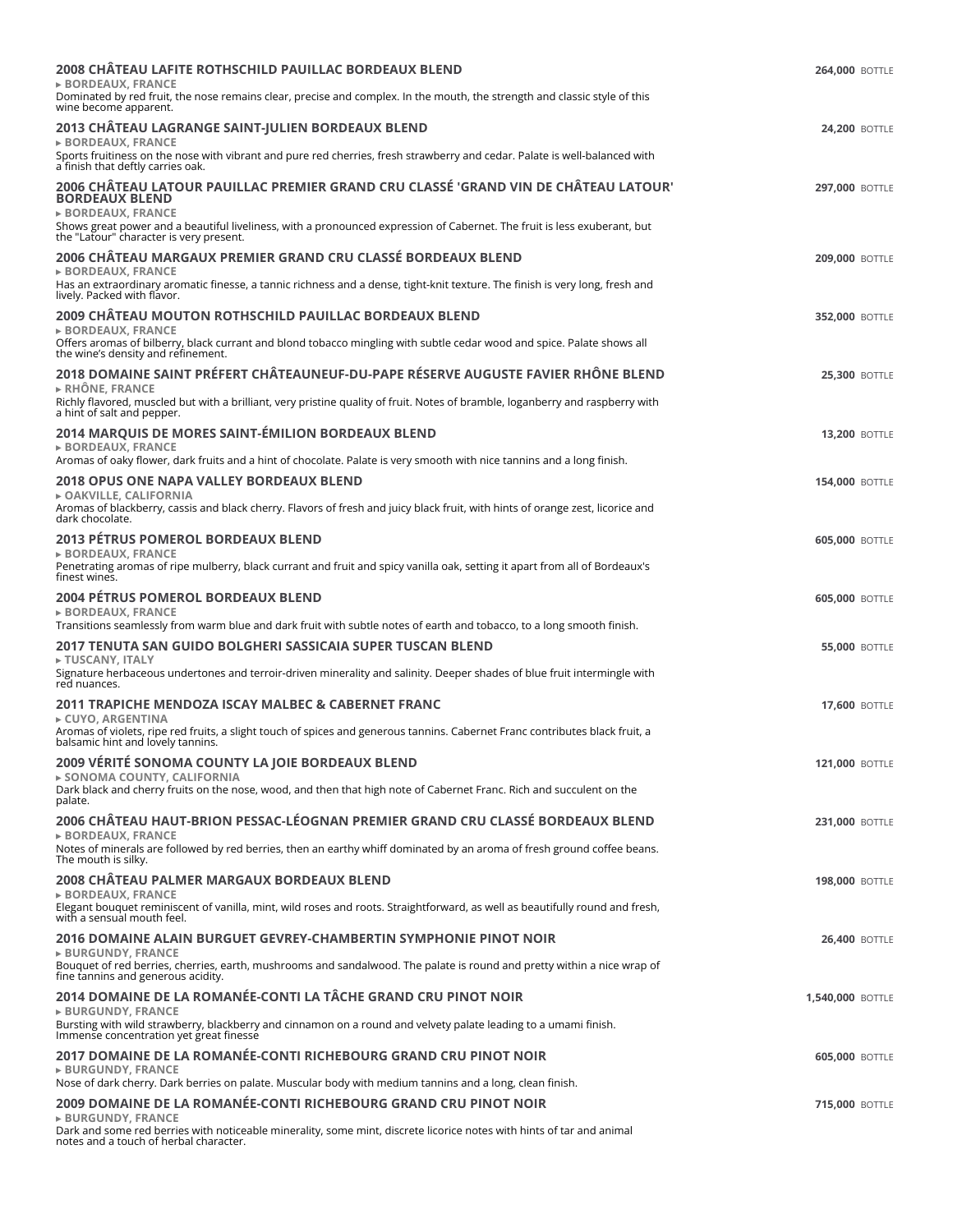| 2017 DOMAINE LAUNAY-HORIOT LES PERRIÈRES POMMARD PINOT NOIR<br>► BURGUNDY, FRANCE<br>Lovely red fruit aromatics and palate. Fine balance and good, long-lasting finish.                                                                                               | <b>24,200 BOTTLE</b>                       |
|-----------------------------------------------------------------------------------------------------------------------------------------------------------------------------------------------------------------------------------------------------------------------|--------------------------------------------|
| 2018 DOMAINE LIGNIER-MICHELOT MOREY-SAINT-DENIS PREMIER CRU LES FACONNIÈRES PINOT NOIR<br><b>&gt; BURGUNDY, FRANCE</b><br>Aromas of red berries, tea, incense, roses, dust and "fresh" forest floor. Mouth is full and precise.                                       | <b>42,900 BOTTLE</b>                       |
| 2014 DOMAINE MICHEL GROS VOSNE-ROMANÉE PREMIER CRU CLOS DES RÉAS PINOT NOIR<br>► BURGUNDY, FRANCE<br>Nose shows hints of blackcurrant, blueberry and raspberry, with spicy traces in the background. Mouth is characterized<br>by a solid structure and soft tannins. | <b>46.200 BOTTLE</b>                       |
| 2018 DOMAINE RICHEAUME CUVÉE TRADITION RED BLEND<br>► PROVENCE, FRANCE<br>Aromas of briary, garrigue-berry. On the palate, a core of juicy, dark cassis fruit licked with notes of herbs and spices                                                                   | <b>2,200 GLASS</b><br><b>11,550 BOTTLE</b> |
| supported by a couch of silky tannins.                                                                                                                                                                                                                                |                                            |
| 2019 JEANNINE BOUTIN CROZES-HERMITAGE LES HAUTS GRANITES SYRAH<br>$\triangleright$ RHÖNE, FRANCE<br>Aromas of red and black fruit, spices and some earthy notes. The palate is round and soft with good concentration and<br>ripe tannins.                            | <b>2.640 GLASS</b><br><b>12,650 BOTTLE</b> |
| <b>2016 MAISON LOUIS JADOT BOURGOGNE PINOT NOIR</b><br><b>&gt; BURGUNDY, FRANCE</b><br>Intense aromas of red and black fruits (cherries, blackberries). Tannins are well integrated and supported by a vibrant<br>freshness in the finish.                            | <b>9,350 BOTTLE</b>                        |
| 2015 NICOLAS MORIN NUITS-SAINT-GEORGES PINOT NOIR<br>► BURGUNDY, FRANCE                                                                                                                                                                                               | <b>28,600 BOTTLE</b>                       |
| Cherry-forward to be recognized as a Burgundy but the taste is followed by a rich palate of chocolate, cassis, tobacco,<br>smoke, and earth.                                                                                                                          |                                            |
| 2001 REGNARD POMMARD PINOT NOIR<br><b>&gt; BURGUNDY, FRANCE</b><br>A fruity aroma of blackberries, currants and cherries accompanied by delicate vanilla. The palate shows a nice power with<br>a dense body built on robust tannins.                                 | <b>23,100 BOTTLE</b>                       |
| 2017 ALOIS LAGEDER SUDTIROL - ALTO ADIGE PINOT NOIR<br>► TRENTINO-ALTO ADIGE, ITALY<br>Fresh aromatics of fruity red berries, cherry and minerals. Medium-bodied with varietal typicity; spicy, fruity and soft.                                                      | <b>10,450 BOTTLE</b>                       |
| 2013 AVIGNONESI-CAPANNELLE TOSCANA 50&50 SUPER TUSCAN BLEND<br>► TUSCANY, ITALY<br>Aromas of red berry fruits and black cherries with scents of sweet tobacco and Mediterranean herbs. Flavor is rich,<br>enveloping and long lingering.                              | <b>51,700 BOTTLE</b>                       |
| 2018 GAJA BARBARESCO NEBBIOLO<br>► PIEDMONT, ITALY                                                                                                                                                                                                                    | <b>52,800 BOTTLE</b>                       |
| Red fruit, rose petal, tar, and spices, with supporting acidity, fine, dry tannin and great persistence. Slightly raisiny, light<br>and elegant with a long finish.                                                                                                   |                                            |
| 2016 GAJA BAROLO DAGROMIS NEBBIOLO<br>PIEDMONT, ITALY<br>Nose of rose petals, musk, black currant and oak smoke. On the palate, licorice, small red berries, coffee beans, precise                                                                                    | <b>31,900 BOTTLE</b>                       |
| tannin with a fine mineral vein.                                                                                                                                                                                                                                      |                                            |
| 2014 TENUTA DELL'ORNELLAIA BOLGHERI LE SERRE NUOVE SUPER TUSCAN BLEND<br>► TUSCANY, ITALY<br>Fresh, crisp fruit aromas underpinned by fine notes of spice. Palate has notes of red berry fruit. The tannins are fine, silky<br>and particularly polished.             | <b>31.900 BOTTLE</b>                       |
| 2010 ZÝME VENETO KAIROS RED BLEND                                                                                                                                                                                                                                     | <b>31,900 BOTTLE</b>                       |
| ► VENETO, ITALY<br>A mosaic of fruit, blossoms and earthy mineral on the nose. Flavors of spices, fruit marmalade and forest floor, pipe<br>tobacco, cinnamon, nutmeg and clove.                                                                                      |                                            |
| 2019 DIT CELLER MONTSANT SELENITA RED BLEND<br>► CATALONIA, SPAIN<br>Very fresh, fruity, candied aromas and hints of toast. Big palate with a very pleasant finish that invites you to repeat the<br>tasting.                                                         | <b>8.800 BOTTLE</b>                        |
| 2012 MARQUÉS DE RISCAL RIOJA TEMPRANILLO GRAN RESERVA<br>► DOCA RIOJA, SPAIN<br>Aromas of black fruit and lots of spice. Smooth and round in the mouth, with firm, yet silky tannins that envelop the                                                                 | <b>23,100 BOTTLE</b>                       |
| whole palate.<br>2015 NUMANTHIA TORO TEMPRANILLO                                                                                                                                                                                                                      | <b>15,400 BOTTLE</b>                       |
| ► CASTILLA Y LEÓN, SPAIN<br>Nose of cranberries, black currant and violet, cinnamon, cloves and black pepper. Flavors of ripe red fruit, cocoa,<br>cinnamon, mineral and spicy notes.                                                                                 |                                            |
| 2010 VEGA SICILIA RIBERA DEL DUERO UNICO TEMPRANILLO<br>► CASTILLA Y LEÓN, SPAIN<br>Cranberry, fig and ripe black fruit on the nose. Palate has earthy notes with cigar box, leather and a floral finish.                                                             | <b>121,000 BOTTLE</b>                      |
| 2018 ARNOT-ROBERTS EL DORADO GAMAY<br>EL DORADO COUNTY, CALIFORNIA<br>Bright and peppery, with lightly carbonic aromas of vanilla, cream, strawberries and raspberries leading to firm tannins<br>and a viscous palate.                                               | <b>12,100 BOTTLE</b>                       |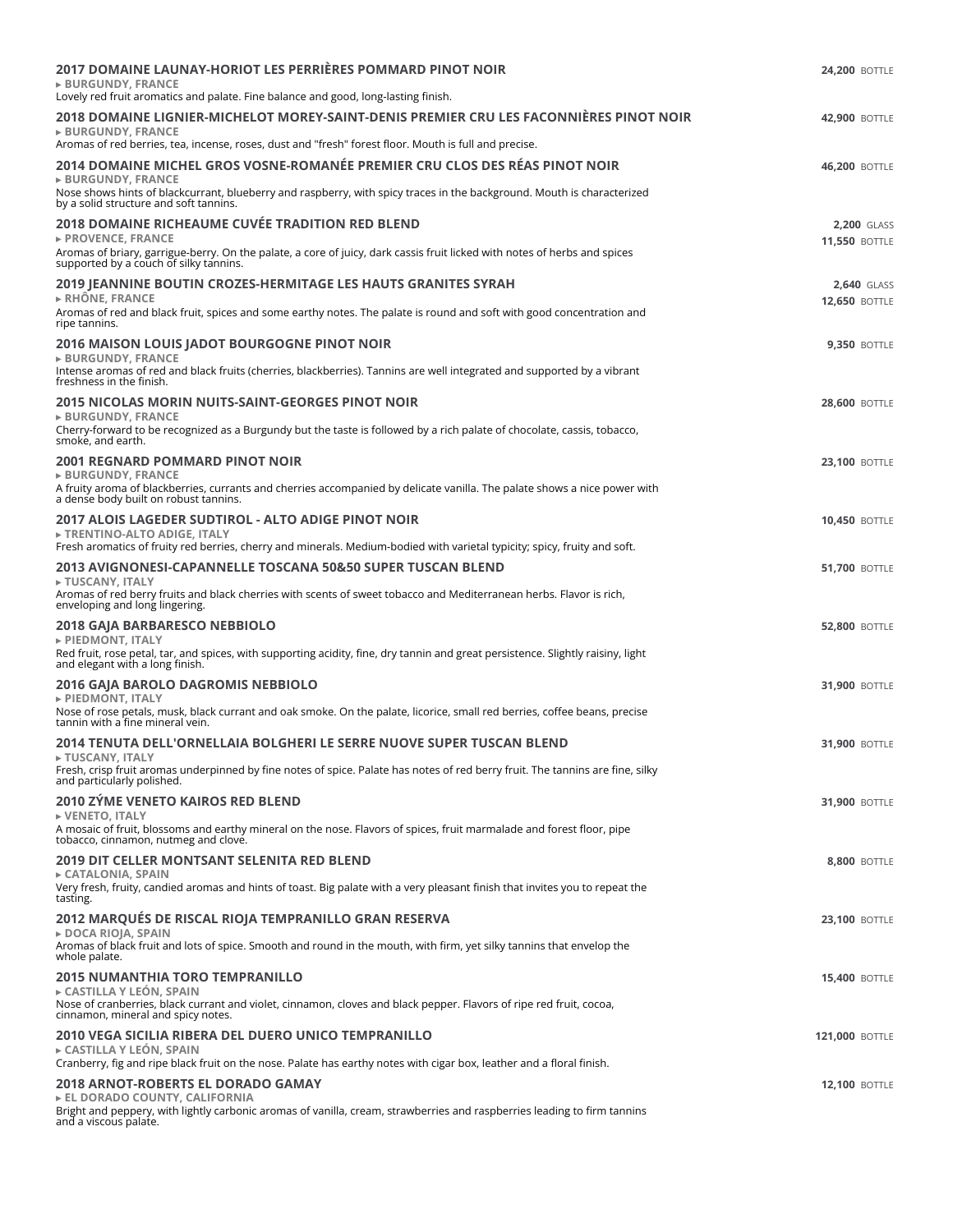| 2016 BEDELL CELLARS NORTH FORK OF LONG ISLAND MERLOT<br><b>NORTH FORK OF LONG ISLAND, NEW YORK</b><br>WSJ Jay McInerney said 'Anybody who thinks they don't like Merlot should try this one, fleshy but not flabby, this [is a]<br>complex, aromatic, medium-bodied red.'                            | <b>11,000 BOTTLE</b>  |
|------------------------------------------------------------------------------------------------------------------------------------------------------------------------------------------------------------------------------------------------------------------------------------------------------|-----------------------|
| 2015 CONTINUUM NAPA VALLEY BORDEAUX BLEND<br>► NAPA VALLEY, CALIFORNIA<br>Black cherry and roast espresso aromas with mountain minerals and a hint of tangy orange spice. Lush with ripe<br>chocolaty tannins and a long, expressive finish.                                                         | <b>69,300 BOTTLE</b>  |
| <b>2015 DUMOL RUSSIAN RIVER VALLEY PINOT NOIR</b><br>► RUSSIAN RIVER VALLEY, CALIFORNIA<br>Notes of cranberry, pomegranate, fresh raspberry and classic black cherry. Licorice, rose petal, thyme and graphite<br>complexity, freshly-turned earth.                                                  | <b>29,700 BOTTLE</b>  |
| 2014 HIRSCH VINEYARDS SONOMA COAST ESTATE PINOT NOIR RESERVE<br>► SONOMA COAST, CALIFORNIA<br>Dark, spicy and complex with notes of cassis, tobacco and leather, seasoned with cinnamon and clove. This Pinot evokes<br>the best of coastal California.                                              | <b>35,200 BOTTLE</b>  |
| 2014 HORSEPOWER VINEYARDS THE TRIBE VINEYARD WALLA WALLA VALLEY SYRAH<br>► WALLA WALLA VALLEY, WASHINGTON<br>Spicy perfumes with a roasted herbed pepper nose. Rose petal jam, soft and smoky licorice and sweetly toasted oak on<br>the mouth.                                                      | <b>55,000 BOTTLE</b>  |
| 2018 KELLER ESTATE PETALUMA GAP CASA PINOT NOIR<br>► SONOMA COUNTY, CALIFORNIA<br>Overflowing with juicy berry flavors and a mouthwatering smoothness. Has great acid, which makes this wine fruit-<br>forward and juicy.                                                                            | <b>11,550 BOTTLE</b>  |
| 2017 KEN WRIGHT CELLARS SAVOYA VINEYARD WILLAMETTE VALLEY PINOT NOIR<br>▶ WILLAMETTE VALLEY, OREGON<br>Floral and spice focused. Fresh and bright red fruit- red plum and cranberry mingle with notes and cinnamon, tobacco<br>and turned earth.                                                     | <b>20,900 BOTTLE</b>  |
| <u>2014 KENWOOD VINEYARDS SONOMA MOUNTAIN JACK LONDON VINEYARD ZINFANDEL</u><br>► SONOMA MOUNTAIN, CALIFORNIA<br>Ripe aromas of boysenberries, plum and purple guava combine with aromatic spicy notes of cinnamon, cocoa nibs and<br>white pepper.                                                  | <b>17,600 BOTTLE</b>  |
| 2016 LEONETTI CELLAR WALLA WALLA VALLEY MERLOT<br>▶ WALLA WALLA VALLEY, WASHINGTON<br>Has a delicious, creamy nose with jammy black fruits and mixed florals. It is incredibly broad on the palate-a distinctive<br>characteristic of Washington Merlot.                                             | <b>35,200 BOTTLE</b>  |
| 2017 PARADUXX NAPA VALLEY PROPRIETARY RED BLEND<br>► NAPA VALLEY, CALIFORNIA<br>Aromas of ripe cherry, red currant, cranberry and blueberry. Black cherry and currant flavors, with hints of chocolate,<br>spice and cracked pepper.                                                                 | <b>17,600 BOTTLE</b>  |
| 2016 RAEN BODEGA VINEYARD SONOMA COAST FREESTONE OCCIDENTAL PINOT NOIR<br>► SONOMA COAST, CALIFORNIA<br>Aromas and flavors of smashed wild strawberry, black cherry, rose petals, wet earth, exotic spice, forest floor, Earl Grey<br>tea, wet rock and more rose petals.                            | <b>39,600 BOTTLE</b>  |
| 2016 THREE STICKS GAP'S CROWN VINEYARD SONOMA COAST PINOT NOIR<br>► SONOMA COAST, CALIFORNIA<br>Fresh blackberry galette with undertones of hibiscus and red licorice. On the palate, the texture is inviting and bright, yet<br>structured with silky tannins.                                      | <b>36,300 BOTTLE</b>  |
| 2018 YOSHIKI OAKVILLE 'Y BY YOSHIKI' CABERNET SAUVIGNON<br>► OAKVILLE, CALIFORNIA<br>Muddled huckleberries, cacao, a subtle woody aspect with vanilla and warm toffee. The palate is full with vine ripe<br>loganberries, currants and cassis.                                                       | <b>75,900 BOTTLE</b>  |
| 2019 YOSHIKI RUSSIAN RIVER VALLEY 'Y BY YOSHIKI' PINOT NOIR<br>► RUSSIAN RIVER VALLEY, CALIFORNIA<br>Aromas of dark red cherry and wild strawberry. Flavor mirrors the aromas perfectly with subtle texture bridging fresh<br>acidity with a smooth soft embrace.                                    | <b>37,400 BOTTLE</b>  |
| 2017 RICHARD KERSHAW ELGIN CLONAL SELECTION PINOT NOIR<br>► WESTERN CAPE, SOUTH AFRICA<br>Captivating floral attributes with purity, focus and freshness, a succulent texture and flavors of black cherry,<br>pomegranate, rose petal and raspberry.                                                 | <b>17,600 BOTTLE</b>  |
| <b>2017 STRATUS NIAGARA-ON-THE-LAKE CABERNET FRANC</b><br>► ONTARIO, CANADA<br>Aromas of cassis, raspberry cream and deep violet with earthy tones of white pepper and wood spice. Palate has<br>incredible density and a rich texture.                                                              | <b>15,400 BOTTLE</b>  |
| <b>2017 DENTON YARRA VALLEY NEBBIOLO</b><br>► VICTORIA, AUSTRALIA<br>Aromas and flavors of fresh red fruit, aniseed, red flower perfume and fine tannin on an acid frame.                                                                                                                            | <b>13,200 BOTTLE</b>  |
| 2012 HENSCHKE HILL OF GRACE VINEYARD EDEN VALLEY SHIRAZ<br>► SOUTH AUSTRALIA, AUSTRALIA<br>Briary blackberry and mulberry aromas and flavors, exotic five spice, star anise and black peppercorns, notes of thyme                                                                                    | <b>269,500 BOTTLE</b> |
| and dried basil and slight gamey hints.<br>2018 JARRAH RIDGE VINEYARD SWAN VALLEY 'ZIN' SHIRAZ - ZINFANDEL RESERVE<br>▶ WESTERN AUSTRALIA, AUSTRALIA<br>Aromas of sweet plum, blueberry, tobacco and black pepper. Sweet, ripe fruit flavors are intertwined with oak for a<br>smooth, sweet palate. | <b>9,900 BOTTLE</b>   |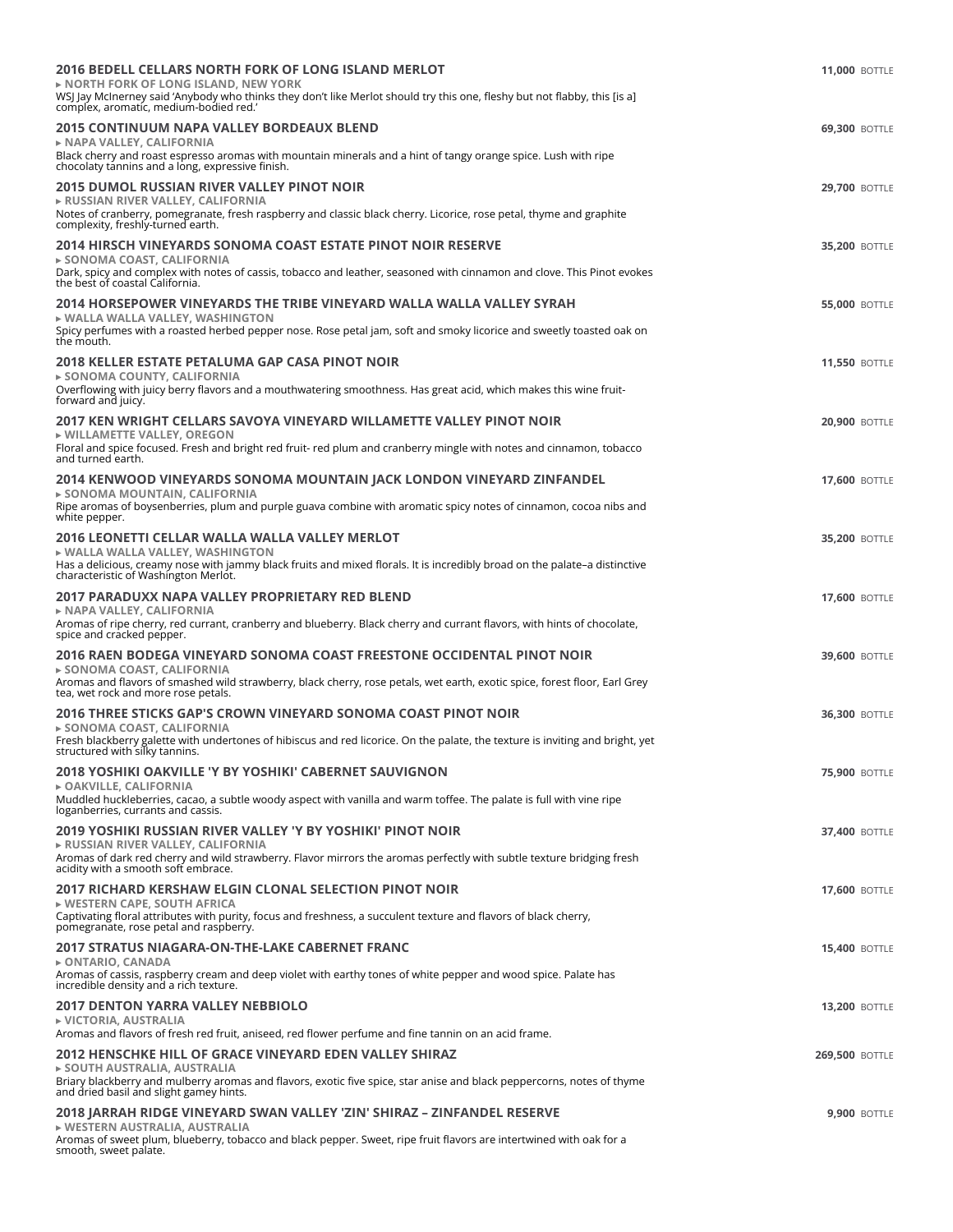| <b>2015 PENFOLDS BAROSSA VALLEY RWT SHIRAZ</b><br>► SOUTH AUSTRALIA, AUSTRALIA<br>Aromas of freshly sliced panforte. Palate of cedary French oak - synergized by the liberation of sweet Moroccan spices<br>and a propulsion of dried roasted almond. | <b>57,200 BOTTLE</b> |
|-------------------------------------------------------------------------------------------------------------------------------------------------------------------------------------------------------------------------------------------------------|----------------------|
| 2018 SOUMAH HEXHAM VINEYARD YARRA VALLEY PINOT NOIR<br>▶ VICTORIA, AUSTRALIA<br>A touch of menthol with purple flower aromas. Juicy red cherries and red berry fruit dance with ease seemingly floating<br>across the top of the tongue.              | <b>13,200 BOTTLE</b> |
| <b>2017 ST HUGO BAROSSA SHIRAZ</b><br>> SOUTH AUSTRALIA, AUSTRALIA<br>Bouquet of florals and red fruits. Bright and spiced, with subtle oak. Dense, dark fruits of plum and olive with fine-boned<br>tannins on the palate.                           | <b>15,400 BOTTLE</b> |
| 2016 BODEGA CATENA ZAPATA MENDOZA 'ANGELICA ZAPATA' ALTA MALBEC<br>► CUYO, ARGENTINA<br>Aromas and flavors of plum, blackberry cocoa, raspberry, tobacco and green pepper with hay on the finish.                                                     | <b>15,400 BOTTLE</b> |
| 2015 BODEGA CATENA ZAPATA MENDOZA 'CATENA' MALBEC<br>► CUYO, ARGENTINA<br>Cherry and blackberry aromas and nuances of coffee, tobacco and black pepper. On the palate with juicy fruit, silky<br>texture and fine-grained tannin.                     | <b>31,900 BOTTLE</b> |
| <b>2017 PULENTA ESTATE MENDOZA 'I' MALBEC</b><br>$\triangleright$ CUYO, ARGENTINA<br>Aroma of red fruits like strawberries and cherries, balanced with the spicy notes of oak. Palate is round with soft tannins<br>and delicate mineral notes.       | <b>9.900 BOTTLE</b>  |
| 2015 ERRÁZURIZ ACONCAGUA VALLEY KAJ CARMÉNÈRE<br>ACONCAGUA VALLEY, CHILE<br>Reveals spice-accentuated black and red fruit aromas with black leaf tea, delicate truffle notes and graphite.<br>Concentrated palate; complex and expressive.            | <b>46.200 BOTTLE</b> |
| 2017 MONTES COLCHAGUA VALLEY PURPLE ANGEL CARMÉNÈRE<br>EXPORTED VALLEY, CHILE<br>Aromas of ripe red and black berries, sweet spices, dark chocolate, and mocha notes. The palate is structured with soft,<br>ample tannins.                           | <b>23.100 BOTTLE</b> |
| 2019 BODEGA GARZÓN MALDONADO TANNAT RESERVA<br>► MALDONADO, URUGUAY<br>Aromas reminiscent of red and black fruits such as plums and raspberries, with a delicate spicy nose. In the mouth, it<br>presents a strong personality.                       | <b>8.800 BOTTLE</b>  |
| 2016 TAKAHATA KAMIWADA TAKAKKI HATAKKI BARRIQUE MERLOT - CABERNET SAUVIGNON<br>► YAMAGATA PREFECTURE. IAPAN<br>A deep red wine that combines the taste of condensed black fruit with the strength of gentle deep tannins and Cabernet<br>Sauvignon.   | <b>9,900 BOTTLE</b>  |